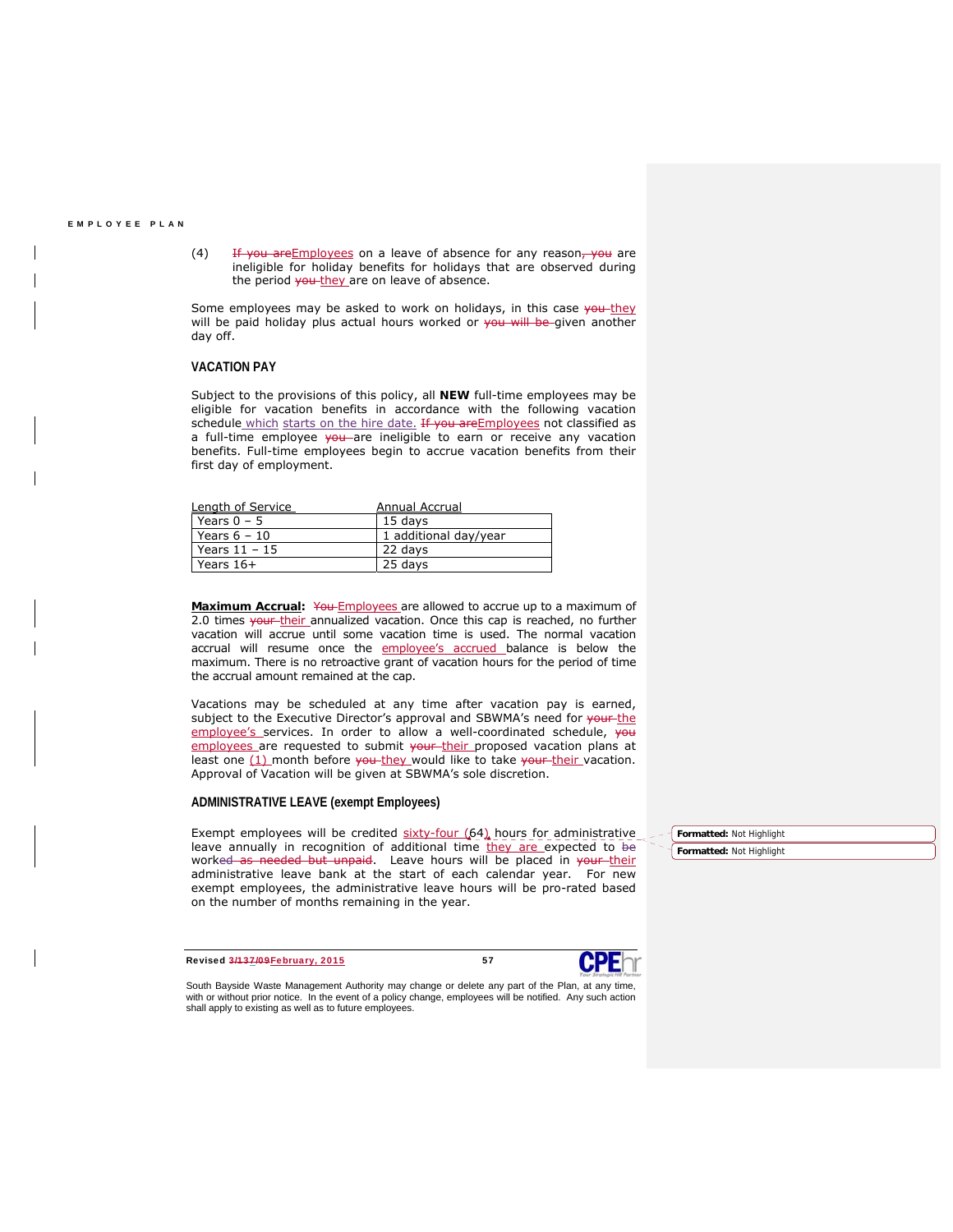Administrative leave may be scheduled at any time after leave is earned, subject to Management the Executive Director's approval and SBWMA's need for your the employee's services. In order to allow a well-coordinated schedule, you employees are requested to submit your their proposed leave plans at least one (1) month before you they would like to take your administrative leave.

Administrative leave hours must be used in total each calendar year or the balance of unused earned leave will be "cashed out" in lieu of taking the time off. The "cash out" will occur during the **first month of the new calendar year**. Any unused portion of Admin Leave as of December 31 may also be rolled into your employees' 401(a) plan in lieu of cashing out.

Employees will also be eligible to receive a maximum of three (3) days of paid leave per fiscal year in recognition of exemplary performance. Leave may be granted in any increment between one (1) day and three (3) days to employees for outstanding achievement, consistently above standard work performance, or other extraordinary efforts as **grantedrecommended** by the Executive Director. This leave must be taken as paid time off in the fiscal year in which it was granted. This leave has no cash value and is not compensable upon termination of employment.

## **SICK LEAVE**

Subject to the provisions of this policy, full-time employees may be eligible for sick leave benefits in accordance with the following sick leave schedule.

| Length of Service    | Pay Period Accrual | Annual Accrual     |
|----------------------|--------------------|--------------------|
| $1ST$ day and beyond | 3.692 hours        | 96 hours (12 days) |

Pursuant to the Healthy Workplaces, Healthy Families Act of 2014, effective July 1, 2015, part-time and temporary employees may also be entitled to three (3) days of paid sick leave each year.

Employees may request sick leave in two (2) hour increments, provided authorization is obtained in advance.

During your employees' first calendar year of employment, your their sick day entitlement will be prorated based on your their hire date. In certain circumstances a doctor's statement may be required for you to return to work.

Sick pay benefits are available beginning with the first hour away from the job due to doctor appointments, illness or injury.

All employees who terminate their employment in good standing shall receive compensation for the prescribed value of unused sick leave at a rate of 50% of the prescribed value of unused sick leave upon termination, to a maximum of 500 hours.

Revised 3/137/09 February, 2015 58



South Bayside Waste Management Authority may change or delete any part of the Plan, at any time, with or without prior notice. In the event of a policy change, employees will be notified. Any such action shall apply to existing as well as to future employees.

**Formatted:** Indent: Left: 0"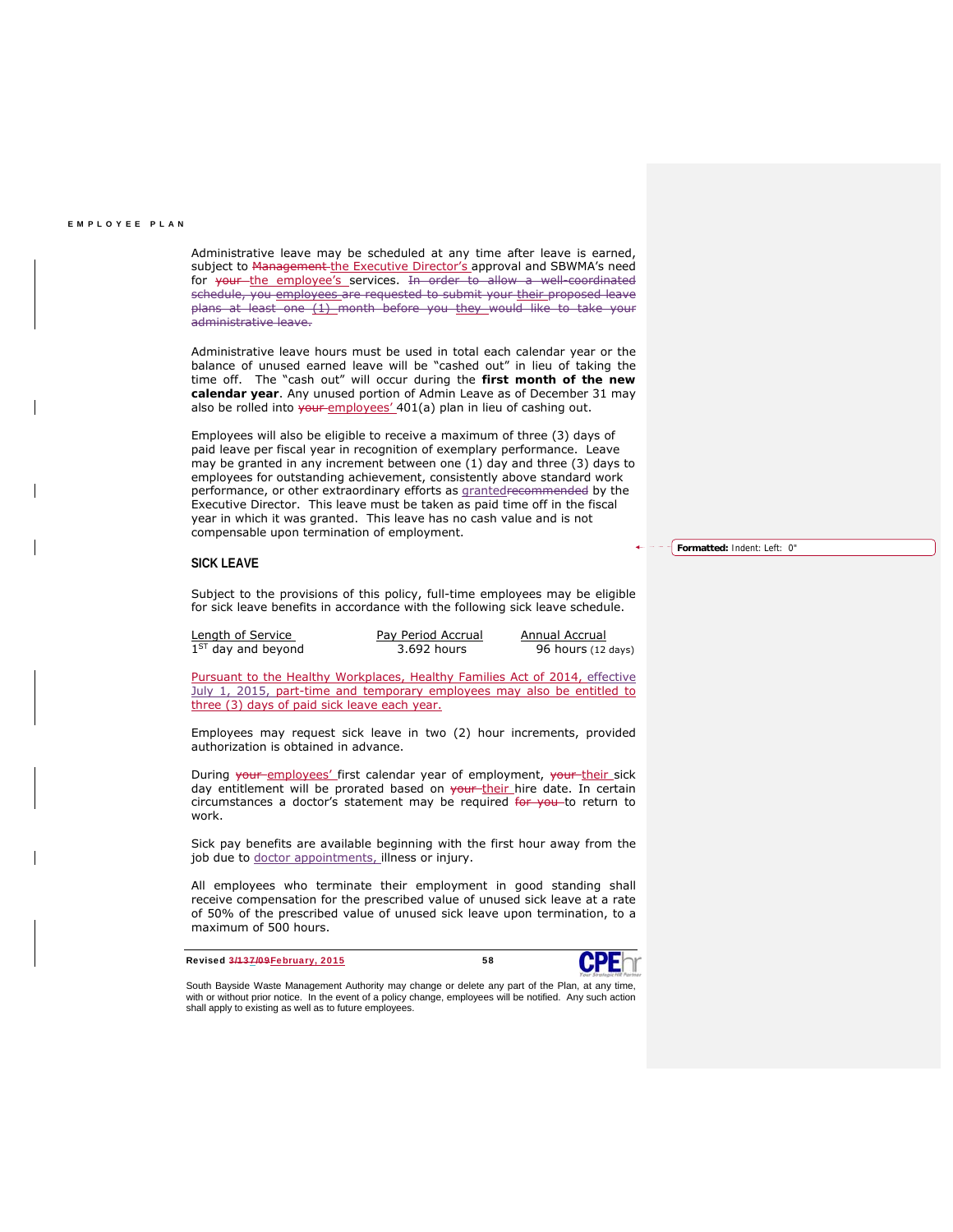## **GROUP INSURANCE – GENERAL**

SBWMA strives to offer group insured plans for medical, dental, vision, life insurance, and long term disability insurance for the benefit of the employee and his/her family that are competitive with similar industry benefits. However, these plans and costs may be changed at the sole discretion of the SBWMA and enrollment may be subject to the insurance company enrollment criteria that the SBMWA has no control over. Therefore, the benefits listed below are what is intended to be offered but cannot be guaranteed and are subject to change at any time. Notice will be given of any changes.

# **GROUP HEALTH INSURANCE (Blue Shield)**

Eligible full-time employees may elect to participate in the group medical plans. Eligibility is determined by the insurance provider. **Enrollment begins on the first day of the first full month following the day of**  employmentappointment. Plan descriptions and costs can be obtained from the Office Manager. Employee contributions may be required depending on coverage and plan selected.

Employees can may choose from various plan options including a HMO and PPO plans. If the high deductable PPO plan is selected, a Health Savings Account (HSA) can be set up that is funded by the AgencySBWMA. The HSA account is used by the employee to pay for miscellaneous eligible medical expenses below the medical plan deductable. Funds in this account accrue to the employee and have similar characteristics to a 401k plan. The eEmployer contributions are federally tax exempt to the employee if used for qualified medical purposes.

## **GROUP DENTAL INSURANCE (Guardian)**

Eligible full-time employees may elect to participate in the group dental plans. Coverage begins on the first day of the month following the first day of hire. Plan descriptions and costs can be obtained from the Office Manager. **{yes}** 

## **VISION PLAN (Guardian)**

The A vision plan is provided to eligible fulltime employees by Guardian. Coverage begins on the first day of the month following the first day of hire. Plan descriptions and costs can be obtained from the Office ManagerHR Administrator. {yes}

## **DEFERRED COMPENSATION (RETIREMENT)**

 $\_$  , and the set of the set of the set of the set of the set of the set of the set of the set of the set of the set of the set of the set of the set of the set of the set of the set of the set of the set of the set of th

ReySBWMA has adopted a self-directed retirement plan under Section 401(a) of the Internal Revenue Service Code to which the Employer

Revised 3/137/09 February, 2015 59



South Bayside Waste Management Authority may change or delete any part of the Plan, at any time, with or without prior notice. In the event of a policy change, employees will be notified. Any such action shall apply to existing as well as to future employees.

**Formatted:** Font: Arial Narrow, 12 pt, Bold **Formatted:** Font: Arial Narrow, 12 pt, Bold

**Commented [MD8]:** Is this accurate?

\_\_\_\_\_\_\_\_\_\_\_\_\_\_\_\_\_\_\_\_\_\_\_\_\_\_\_\_\_\_\_\_\_\_\_\_\_\_\_\_\_\_\_\_\_\_\_\_\_\_\_\_\_\_\_\_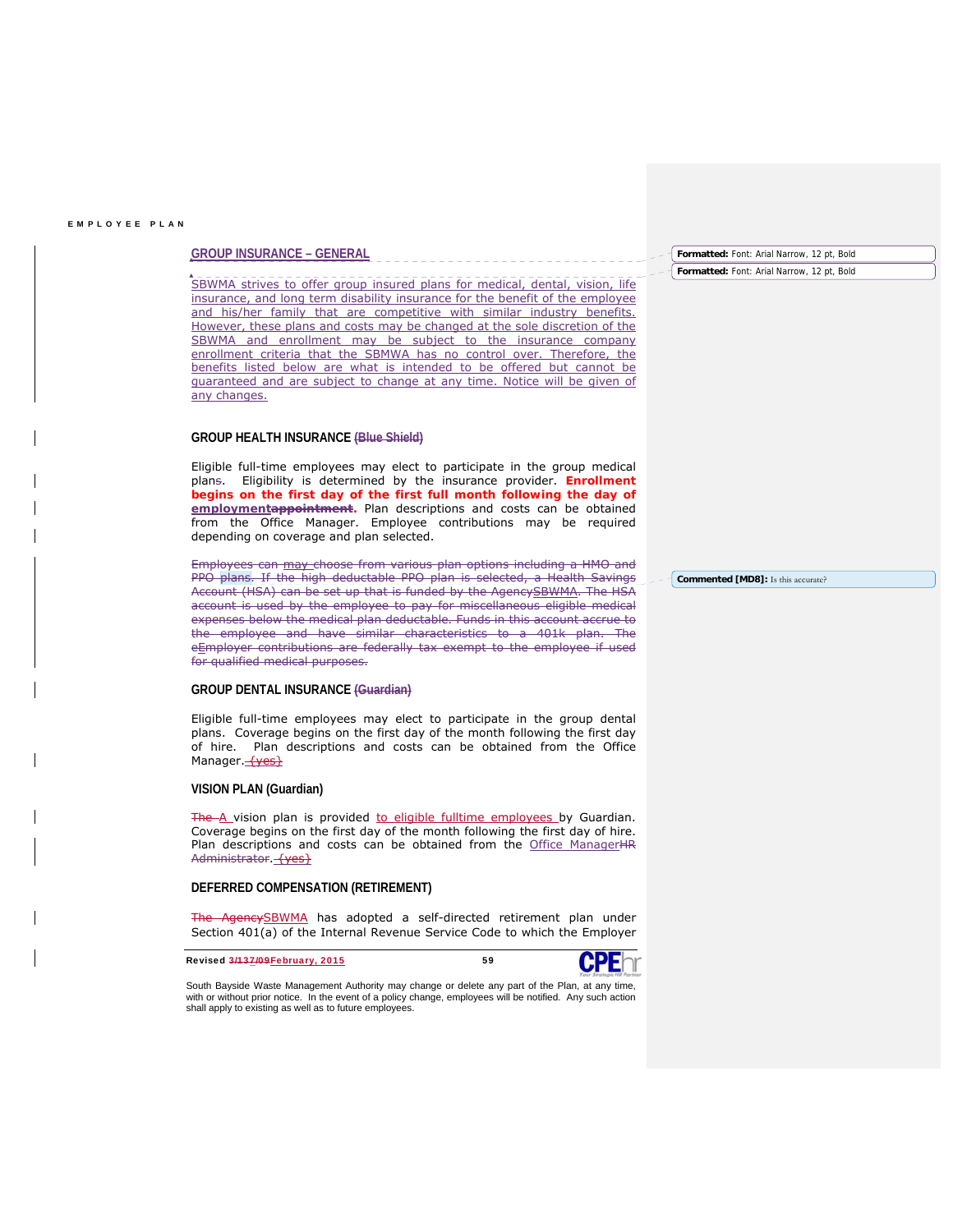contributes an amount equal to 10 percent of the employee's base salary. The employee vests in the 401(a) retirement plan immediately.

SAgencyBWMA also has a 457b plan into which employees can contribute. The AgencySBWMA matches the first 2% of employee contributions.

Employees may join both plans on the first of the month following the date of hire. The contribution amounts are subject to IRS limitations.

AgencySBWMA does not participate in the federal Social Security system.

# **WORKER'S COMPENSATION**

At no cost to employees to you, you eEmployees are protected by the AgencySBWMA's Workers' Compensation insurance policy while employed by the AgencySBWMA. The policy covers you employees in case of occupational injury or illness.

# **STATE DISABILITY INSURANCE**

The AgencySBWMA submits contributions to the State of California made through employee payroll deductions to the State of California who then ovides you withfor short term disability insurance pursuant to the California Unemployment Insurance Code. Disability insurance is payable when you employees cannot work because of illness or injury not caused by employment at the AgencySBWMA or when you employees are entitled to temporary Workers' Compensation at a rate less than the daily disability benefit amount. Specific rules and regulations governing disability are available from Personnel Administrator.

# **LONG TERM DISABILITY INSURANCE**

The Long Term Disability Insurance is provided to employees by Guardian. Coverage begins on the first day of the month following the first day of hire. Plan descriptions and costs can be obtained from the Office ManagerHR Administrator. **{yes}** 

## **LIFE INSURANCE**

Life Insurance is provided to employees by Guardian. Coverage begins on the first day of the month following the first day of hire and provides insurance of 100% of annual salary up to a maximum of \$175,000 for eligible employees. Plan descriptions and costs can be obtained from the Office Manager.

# **EMPLOYEE ASSISTANCE PLAN**

Revised 3/137/09 February, 2015 60



South Bayside Waste Management Authority may change or delete any part of the Plan, at any time, with or without prior notice. In the event of a policy change, employees will be notified. Any such action shall apply to existing as well as to future employees.

 $\_$  , and the set of the set of the set of the set of the set of the set of the set of the set of the set of the set of the set of the set of the set of the set of the set of the set of the set of the set of the set of th

**Commented [MC9]:** Marshall: Should the reference here be "Office Manager

\_\_\_\_\_\_\_\_\_\_\_\_\_\_\_\_\_\_\_\_\_\_\_\_\_\_\_\_\_\_\_\_\_\_\_\_\_\_\_\_\_\_\_\_\_\_\_\_\_\_\_\_\_\_\_\_

**Formatted:** Not Highlight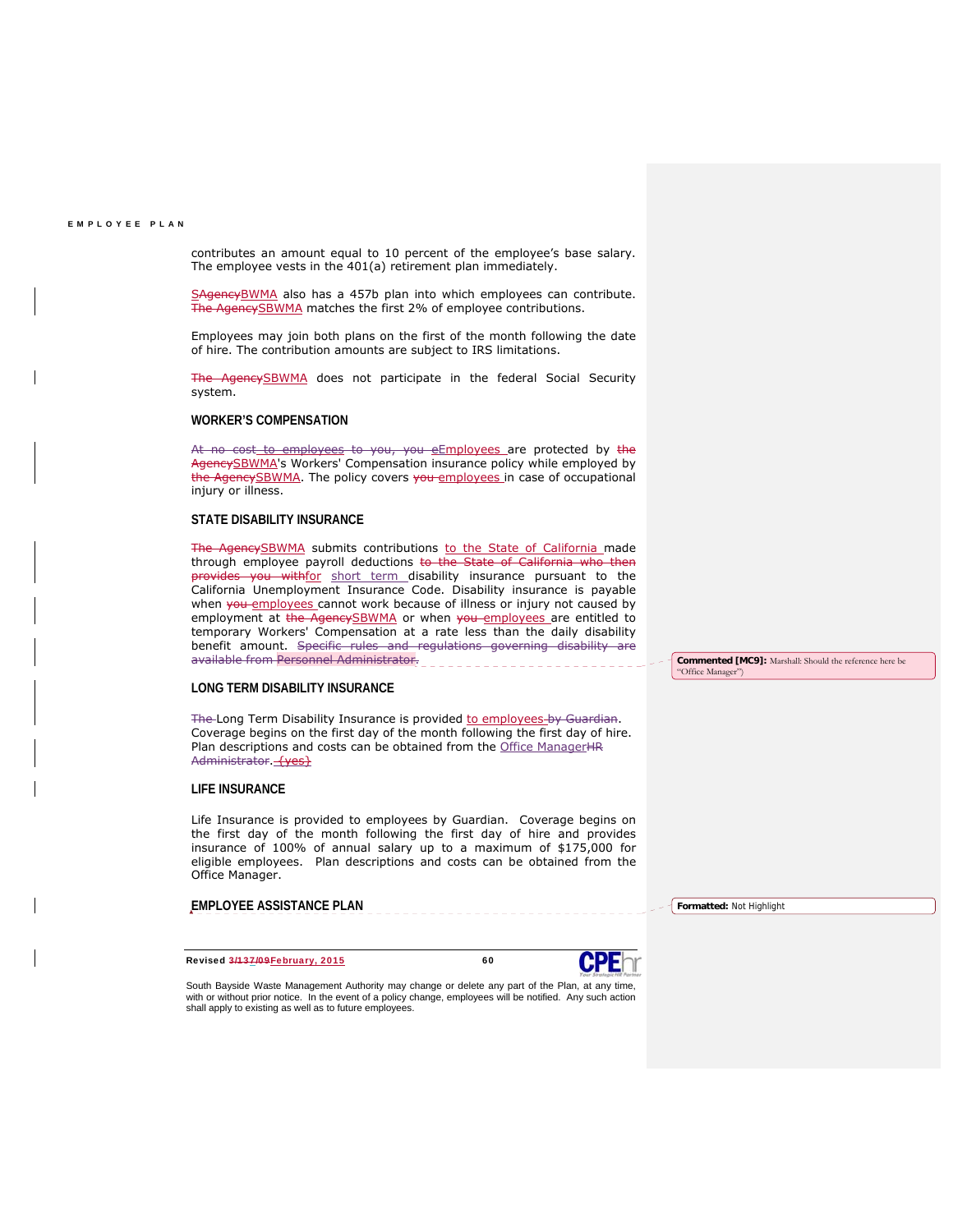| <b>OurSBWMA's</b> Guardian service provider offers employees and their family                                                                                                                                                                                                                                                                                                                                                                          | Formatted: Font: Not Bold, Not Italic, Not Highlight |
|--------------------------------------------------------------------------------------------------------------------------------------------------------------------------------------------------------------------------------------------------------------------------------------------------------------------------------------------------------------------------------------------------------------------------------------------------------|------------------------------------------------------|
| members with support services for a variety of issues associated with daily<br>living. Employees have available unlimited phone consultation with an EAP<br>counselor, may be referred to a local counselor with up to three free<br>sessions, and a web site offering many articles on subjects such as wellness,<br>training, legal and financial support, etc. Please ask the Office Manager for                                                    | Formatted: Font: Not Bold, Not Italic, Not Highlight |
| more information on this topic. Tyes?                                                                                                                                                                                                                                                                                                                                                                                                                  | Formatted: Font: Not Bold, Not Italic, Not Highlight |
|                                                                                                                                                                                                                                                                                                                                                                                                                                                        | Formatted: Not Highlight                             |
| <b>AUTO ALLOWANCE / EXPENSE</b>                                                                                                                                                                                                                                                                                                                                                                                                                        |                                                      |
| Employees may have be granted a car allowance up to \$400 at the<br>Executive Director's discretion.                                                                                                                                                                                                                                                                                                                                                   |                                                      |
| If an employee is authorized in advance to use his or her own automobile for<br>AgencySBWMA business and does not have a car allowance, the employee<br>will be reimbursed for mileage traveled on AgeneySBWMA business.<br>Mileage will be calculated based on the trip's origination, whichever is closer,<br>from the office or home. Certain employees may have a car allowance at<br>agencySBWMA's discretion, in lieu of reimbursed mileage. The |                                                      |
| reimbursement rate is the current IRS determined standard rate.                                                                                                                                                                                                                                                                                                                                                                                        |                                                      |
| PROFESSIONAL DEVELOPMENT & EDUCATION                                                                                                                                                                                                                                                                                                                                                                                                                   | Formatted: Not Highlight                             |
| Employees may be reimbursed up to a maximum of $$1,250,00$ per year for<br>qualified educational, and job related development activities, and personal<br>development and improvements contingent upon advanced approval by the<br>Executive Director.-                                                                                                                                                                                                | Formatted: Not Highlight<br>Formatted: Not Highlight |
| Employees shall be eligible for reimbursement of costs of tuition, registration                                                                                                                                                                                                                                                                                                                                                                        | Formatted: Font: Not Bold                            |
| fees, books and supplies, and other educational expenses incurred in<br>connection with enrollment in and successful completion of courses of                                                                                                                                                                                                                                                                                                          |                                                      |
| instruction related to the employee's position with the AgencySBWMA.                                                                                                                                                                                                                                                                                                                                                                                   | Formatted: Font: Not Bold                            |
| Employees shall be eligible to receive reimbursement provided that the<br>courses of instruction require attendance at an accredited community                                                                                                                                                                                                                                                                                                         |                                                      |
| college or university, are part of a curriculum leading to a degree or given                                                                                                                                                                                                                                                                                                                                                                           |                                                      |
| by an accredited institution of learning, are approved in advance of                                                                                                                                                                                                                                                                                                                                                                                   |                                                      |
| enrollment by the Executive Director and the employee successfully<br>completes such course submitted for reimbursement with a grade "C" or                                                                                                                                                                                                                                                                                                            |                                                      |
| better. The Educational Expense Reimbursement Program may be used for                                                                                                                                                                                                                                                                                                                                                                                  |                                                      |
| professional development workshops or seminars.                                                                                                                                                                                                                                                                                                                                                                                                        | Formatted: Font: Not Bold                            |
|                                                                                                                                                                                                                                                                                                                                                                                                                                                        |                                                      |
| <b>Examples of Reimbursement for authorized personal development and</b><br>improvements include: may also be granted. The following items are                                                                                                                                                                                                                                                                                                         | Formatted: Font: Not Bold                            |
| examples: Civic, community and professional organizations; professional                                                                                                                                                                                                                                                                                                                                                                                | Formatted: Font: Not Bold                            |
| development costs such as purchase of personal computer equipment's;                                                                                                                                                                                                                                                                                                                                                                                   | Formatted: Font: Not Bold                            |
| tuition for job related seminars, conferences and educational work or other                                                                                                                                                                                                                                                                                                                                                                            |                                                      |
|                                                                                                                                                                                                                                                                                                                                                                                                                                                        |                                                      |
| <b>CPF</b><br>Revised 3/137/09February, 2015<br>61                                                                                                                                                                                                                                                                                                                                                                                                     |                                                      |

South Bayside Waste Management Authority may change or delete any part of the Plan, at any time,<br>with or without prior notice. In the event of a policy change, employees will be notified. Any such action<br>shall apply to exi

 $\_$  , and the set of the set of the set of the set of the set of the set of the set of the set of the set of the set of the set of the set of the set of the set of the set of the set of the set of the set of the set of th

\_\_\_\_\_\_\_\_\_\_\_\_\_\_\_\_\_\_\_\_\_\_\_\_\_\_\_\_\_\_\_\_\_\_\_\_\_\_\_\_\_\_\_\_\_\_\_\_\_\_\_\_\_\_\_\_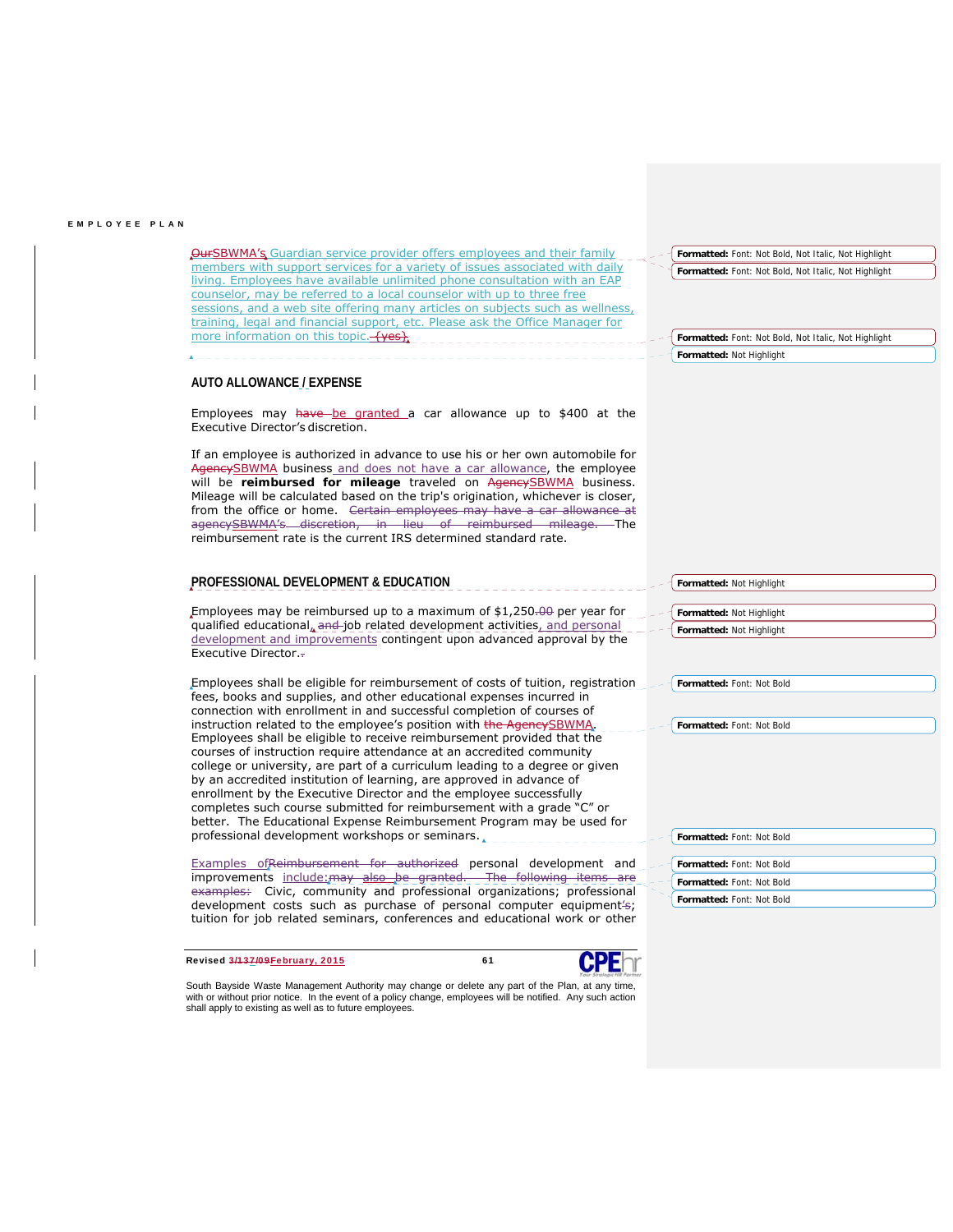professional development memberships costs. not included in the AgencySBWMA Budget.

**Formatted:** Font: Not Bold **Formatted:** Font: Not Bold

## **UNEMPLOYMENT INSURANCE**

Each year the AgencySBWMA contributes to the California Unemployment Insurance Fund on your-behalf of its employees.

## **EXPENSE REIMBURSEMENT**

Certain eEmployees may incur reasonable expenses, within designated dollar limitations, in connection with their normal duties for the AgencySBWMA. This may include such items as travel, food- and lodging and entertainment. All travel related expenses must be approved in advance by Executive Director. Authorized expenses must be itemized and submitted along with original receipts substantiating the expenditures, **within 60 days** following the date the expense was incurred. Expense reimbursements will not be made without proper identifying receipts. Expenses for alcohol are non-reimbursable. Every effort should be made to keep travel and entertainment expenses within a reasonable range since cost effectiveness may be factored in to employee performance evaluations.

## **Travel Expense Reimbursement**

The following travel and expense guidelines apply to all AgencySBWMA employees who incur **SBWMA** business related expenses while conducting AgencySBWMA business-and represent the general practices to be followed when AgencySBWMA business requires the use of air transportation, hotel accommodations, and transportation services or when an employee incurs other business-related expenses.

Business travel expenses required for conducting AgencySBWMA business are AgencySBWMA paid or reimbursable to the extent that they are reasonable and properly approved. The AgencySBWMA encourages all employees to be cost conscious in their travel and expense decisions since cost effectiveness may be factored into employee performance evaluations. This policy cannot cover every possible travel occurrence; exceptions and/or omissions should be viewed with the same prudent, cost-conscious attitude used to develop the guidelines of this policy.

The purpose of these guidelines is SBWMA will reimburse employees for:

- 1. Provide satisfactory transportation and lodging accommodations for business travelers.
- Provide a basis for the consistent application of travel policies and practices and identify acceptable expenses to be reimbursed by the Agency.

Revised 3/137/09 February, 2015



\_\_\_\_\_\_\_\_\_\_\_\_\_\_\_\_\_\_\_\_\_\_\_\_\_\_\_\_\_\_\_\_\_\_\_\_\_\_\_\_\_\_\_\_\_\_\_\_\_\_\_\_\_\_\_\_

South Bayside Waste Management Authority may change or delete any part of the Plan, at any time, with or without prior notice. In the event of a policy change, employees will be notified. Any such action shall apply to existing as well as to future employees.

 $\_$  , and the set of the set of the set of the set of the set of the set of the set of the set of the set of the set of the set of the set of the set of the set of the set of the set of the set of the set of the set of th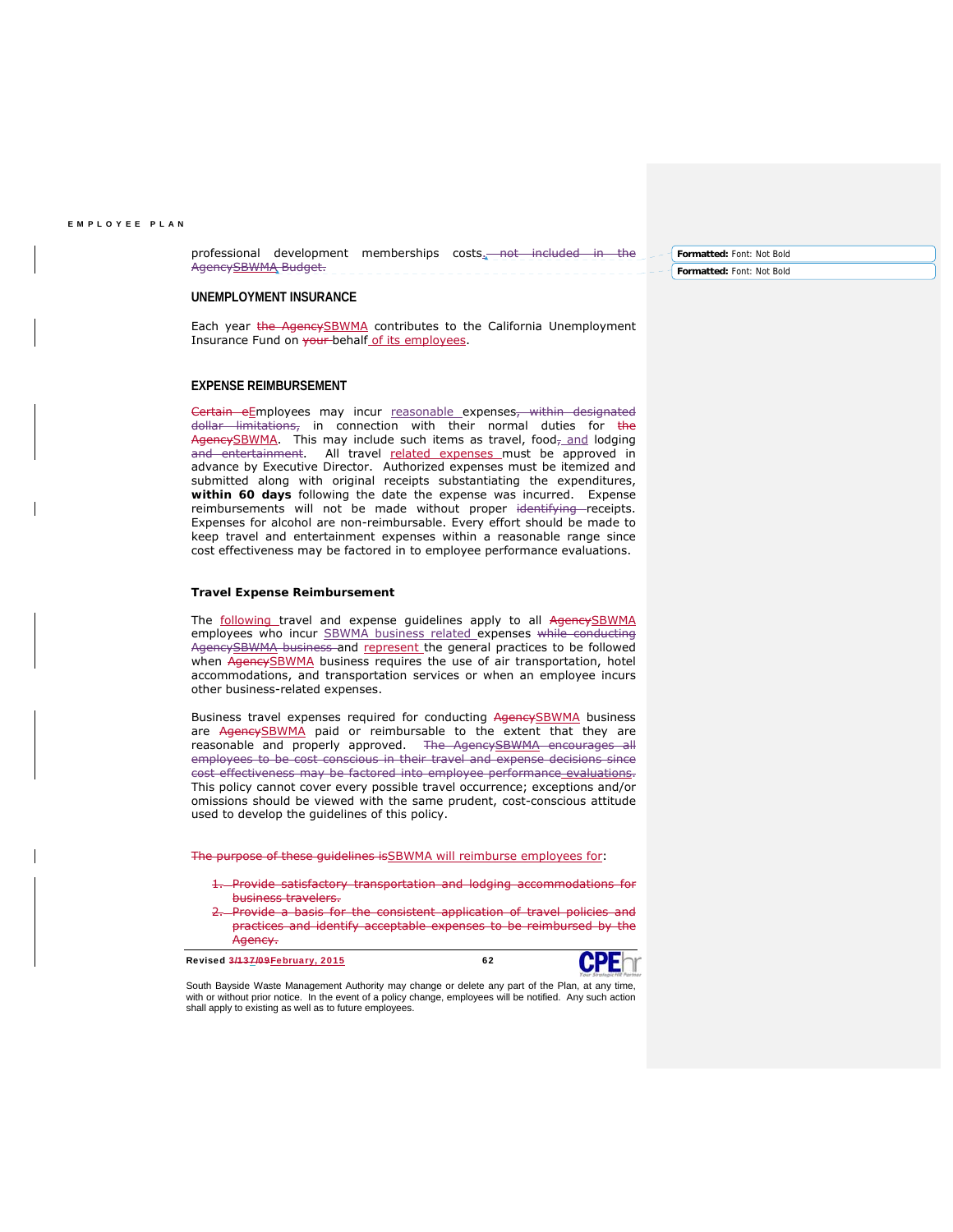- Facilitate the consolidation of business travel expenses management reporting.
- 4. Conform to Internal Revenue Service requirements.
- Normal fare class for travel is cCoach airfare on .
- 6.1. Business related transportation is to be via commercial carriers. Therefore, aAir travel on a private plane is not reimbursable or allowable *(for insurance liability purposes).*
- 7. Hotel/motel accommodations are to be in the moderate price range giving travelers an acceptable degree of comfort, security, and convenience. Travelers must select the most cost-effective alternative and useor the AgencySBWMA's specified hotel/motels when identified by the travel agencySBWMA. The detailed hotel bill must be attached to the expense report.
- 8.2. Hotel room upgrades elected by the traveler employee are not reimbursable unless there is a valid business reason documented on the expense report.
- 9. Cars should be rented when necessary for business purposes and/or when more cost effective than taxis. Travelers-Employees are encouraged to use their personal vehicles (parking and mileage, to and from the airport, are reimbursable) unless a limousine/taxi/shuttle is more cost effective and less than the total costs of parking and mileage.
- 10. Standard mMid-size cars are the standard. Sharing is required for all common destinations. Full-size cars are allowable only when there are special circumstances, e.g., transporting clients, and must be pre-approved by the managerExecutive Director.
- No employee may drive an automobile on AgencySBWMA business unless he/she is legally licensed and insured to drive.
- 12.4. Business-related mileage will be reimbursed at the standard IRS rate.
- 13.5. Business telephone calls are reimbursable and should be identified on the expense report.
- 14. Expense reports for trips outside the U.S. should be completed with U.S. dollar amounts on the expense report. The conversion rate and U.S. dollar equivalent should be marked on the receipts.

## **Expense Reporting**

Expense reports must be completed in detail on a timely basis.

- Authorized expenses must be itemized and submitted along with original receipts sustaining the expenditures, **within 60 days** following the date the expense was incurred.
- Travel advances are discouraged. Incidental expenses should be paid by employees and submitted with expense reports.

## **Miscellaneous Allowable Expenses**

 $\_$  , and the set of the set of the set of the set of the set of the set of the set of the set of the set of the set of the set of the set of the set of the set of the set of the set of the set of the set of the set of th

Revised 3/137/09 February, 2015 63



\_\_\_\_\_\_\_\_\_\_\_\_\_\_\_\_\_\_\_\_\_\_\_\_\_\_\_\_\_\_\_\_\_\_\_\_\_\_\_\_\_\_\_\_\_\_\_\_\_\_\_\_\_\_\_\_

South Bayside Waste Management Authority may change or delete any part of the Plan, at any time, with or without prior notice. In the event of a policy change, employees will be notified. Any such action shall apply to existing as well as to future employees.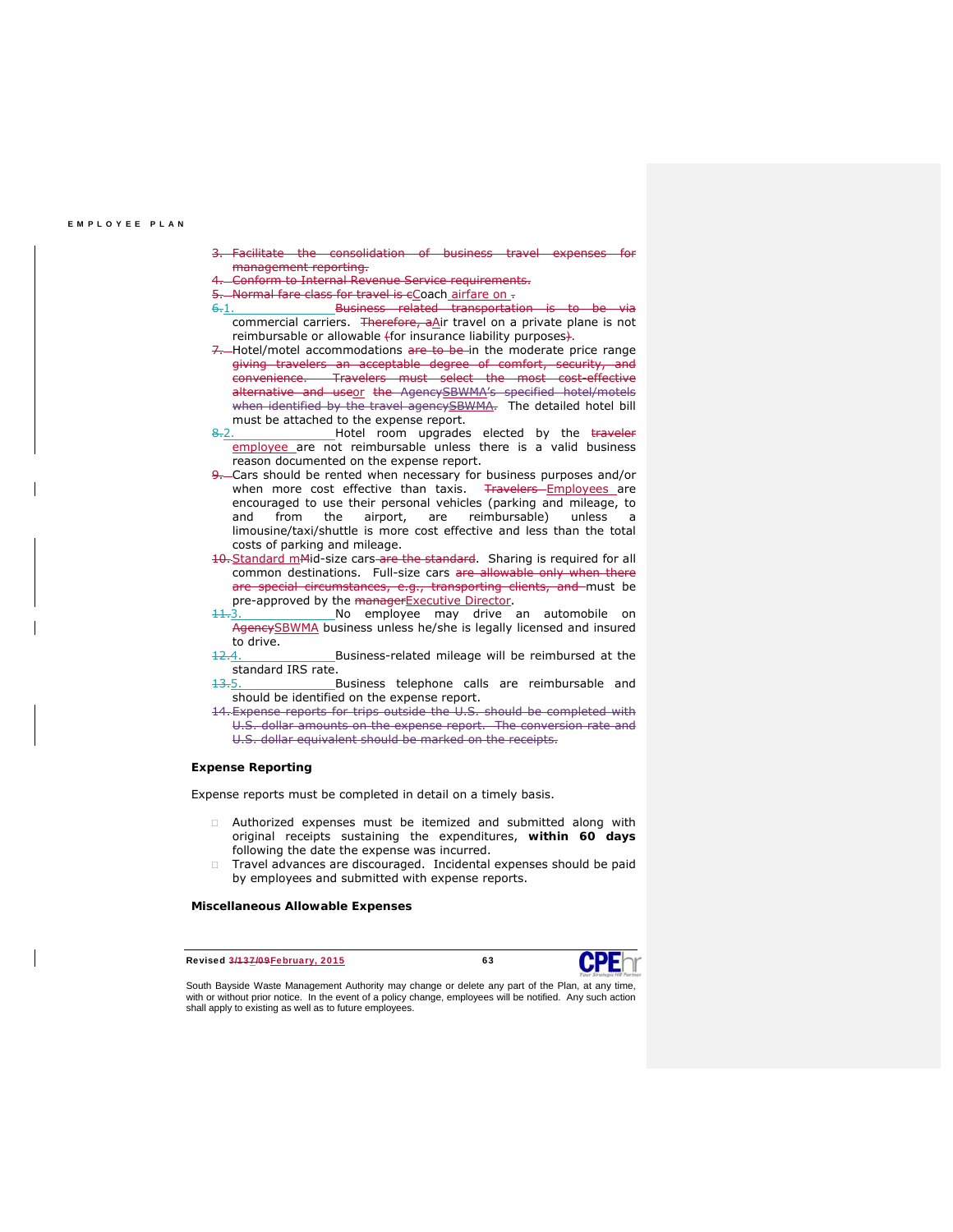- **Personal entertainment is not reimbursable (e.g., pay television,** movies, health clubs, theater tickets, newspapers, etc.)
- $\Box$  Alcoholic beverages are not reimbursable.
- Spouse travel is not a-reimbursable business expense. This includes any additional meal expense and/or hotel/motel charge resulting from the spouse (e.g., double room rate vs. single room rate, etc.). Spouse and other personal travel can be booked through the Agency travel agent at the employee's expense, and should be charged to the employee's personal credit card.
- Reasonable laundry charges are reimbursable when the length of absence from traveler's home is five (5) days or more. Items of a personal nature (i.e., magazines, toiletries, etc.) are not reimbursable.
- Parking tickets and other motor vehicle violations incurred while on AgencySBWMA business are not reimbursable.
- **Personal property is not covered for loss or damage by the** AgencySBWMA. Employees are encouraged to refer to personal insurance policies if this coverage is needed.
- Expenses reimbursed using a per diem allowance will be in accordance with IRS regulations for such expenses.
- If an employee is authorized in advance to use his or her own automobile for AgencySBWMA business, the employee will be reimbursed for mileage traveled on AgencySBWMA business. Mileage will be calculated based on the trip's origination, whichever is closer, from the office, or home. Certain employees will have a car allowance at AgencySBWMA's discretion, in lieu of reimbursable mileage.

Revised 3/137/09 February, 2015 64

South Bayside Waste Management Authority may change or delete any part of the Plan, at any time, with or without prior notice. In the event of a policy change, employees will be notified. Any such action shall apply to existing as well as to future employees.

 $\_$  , and the set of the set of the set of the set of the set of the set of the set of the set of the set of the set of the set of the set of the set of the set of the set of the set of the set of the set of the set of th

\_\_\_\_\_\_\_\_\_\_\_\_\_\_\_\_\_\_\_\_\_\_\_\_\_\_\_\_\_\_\_\_\_\_\_\_\_\_\_\_\_\_\_\_\_\_\_\_\_\_\_\_\_\_\_\_